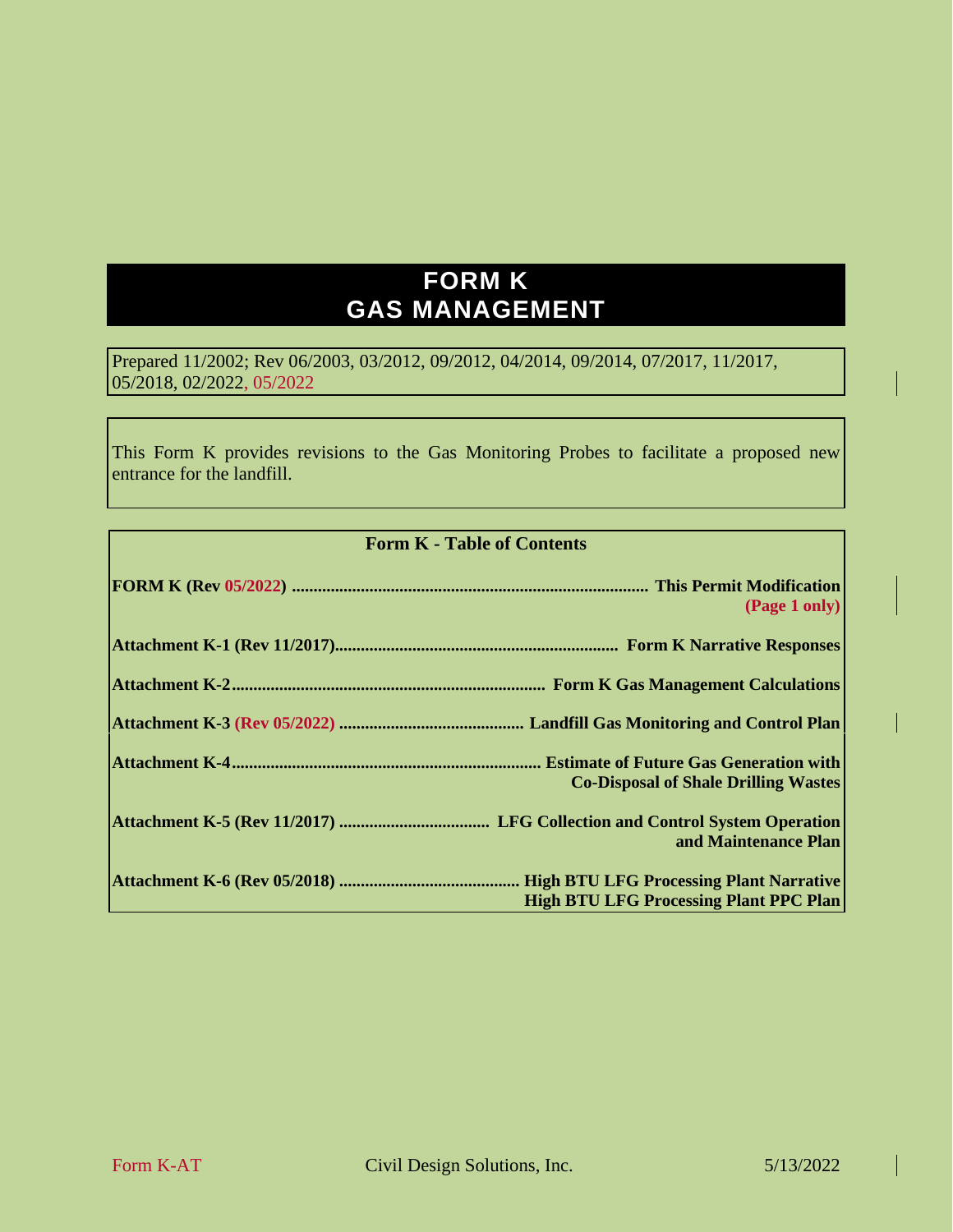

**2540-PM-BWM0379 6/2005 COMMONWEALTH OF PENNSYLVANIA DEPARTMENT OF ENVIRONMENTAL PROTECTION BUREAU OF WASTE MANAGEMENT** 

Date Prepared/Revised **Rev 11/02, 06/03, 03/12, 09/12, 04/14, 09/14, 07/2017, 11/17, 05/18, 05/2022**

**DEP USE ONLY**

Date Received

# **FORM K GAS MANAGEMENT**

This form must be fully and accurately completed. All required information must be typed or legibly printed in the spaces provided. If additional space is necessary, identify each attached sheet as Form K, reference the item number and identify the date prepared. The "date prepared/revised" on any attached sheets needs to match the "date prepared/revised" on this page.

General References: 273.171, 273.292, 273.293/277.171, 277.292, 288.262, 288.263, 289.282, 289.283

**SECTION A. SITE IDENTIFIER** 

Applicant/permittee: **Westmoreland Sanitary Landfill, LLC** 

Site Name: **Sanitary Landfill** 

Facility ID (as issued by DEP): **100277** 

**SECTION B.** 

**Instructions:** All questions must be answered in the columns to the right. In addition, all responses must be addressed in a written narrative or on the submitted maps and/or plans. Attach appropriate documentation referencing this form number and title.

|    |                                                                                                                                                                                                                                                                                                                                                                                                                                                                                                                                                                                                                                                                                                                                                                       | <b>Yes</b>                  | <b>No</b>   |  |  |
|----|-----------------------------------------------------------------------------------------------------------------------------------------------------------------------------------------------------------------------------------------------------------------------------------------------------------------------------------------------------------------------------------------------------------------------------------------------------------------------------------------------------------------------------------------------------------------------------------------------------------------------------------------------------------------------------------------------------------------------------------------------------------------------|-----------------------------|-------------|--|--|
|    | 1. Is this application for:                                                                                                                                                                                                                                                                                                                                                                                                                                                                                                                                                                                                                                                                                                                                           |                             |             |  |  |
|    | a. landfill gas recovery wells/system                                                                                                                                                                                                                                                                                                                                                                                                                                                                                                                                                                                                                                                                                                                                 | ⊠                           | П           |  |  |
|    | b. landfill gas control vents                                                                                                                                                                                                                                                                                                                                                                                                                                                                                                                                                                                                                                                                                                                                         | □                           | $\boxtimes$ |  |  |
|    | landfill gas monitoring vents<br>c.                                                                                                                                                                                                                                                                                                                                                                                                                                                                                                                                                                                                                                                                                                                                   | ⊠                           | $\Box$      |  |  |
|    | d. natural gas or oil well not associated with the landfill                                                                                                                                                                                                                                                                                                                                                                                                                                                                                                                                                                                                                                                                                                           | П                           | $\boxtimes$ |  |  |
|    | e. construction of gas vents not drilled                                                                                                                                                                                                                                                                                                                                                                                                                                                                                                                                                                                                                                                                                                                              | ⊠                           | П           |  |  |
| 2. | Is the proposed gas management system for a/an:                                                                                                                                                                                                                                                                                                                                                                                                                                                                                                                                                                                                                                                                                                                       |                             |             |  |  |
|    | a. Permitted Inactive Landfill                                                                                                                                                                                                                                                                                                                                                                                                                                                                                                                                                                                                                                                                                                                                        | $\Box$                      | ⊠           |  |  |
|    | b. Permitted Active Landfill - In Compliance                                                                                                                                                                                                                                                                                                                                                                                                                                                                                                                                                                                                                                                                                                                          | ⊠                           | П           |  |  |
|    | c. Permitted Active Landfill - Not in Compliance                                                                                                                                                                                                                                                                                                                                                                                                                                                                                                                                                                                                                                                                                                                      | $\Box$                      | $\boxtimes$ |  |  |
|    | d. Unpermitted Landfill                                                                                                                                                                                                                                                                                                                                                                                                                                                                                                                                                                                                                                                                                                                                               | $\mathcal{L}_{\mathcal{A}}$ | $\boxtimes$ |  |  |
|    | <b>New Application</b><br>е.                                                                                                                                                                                                                                                                                                                                                                                                                                                                                                                                                                                                                                                                                                                                          | $\Box$                      | $\boxtimes$ |  |  |
| 3. | Will the well(s) intersect a workable coal seam?                                                                                                                                                                                                                                                                                                                                                                                                                                                                                                                                                                                                                                                                                                                      | $\Box$                      | $\boxtimes$ |  |  |
|    | 4. If the answer to 1(d) or 3 above is "yes" you must also apply to the Bureau of Oil & Gas Management. Have<br>you done so?                                                                                                                                                                                                                                                                                                                                                                                                                                                                                                                                                                                                                                          |                             |             |  |  |
| 5. | If the gas management operator is an entity other than the landfill permittee, a copy of the contractual<br>agreement between the gas management operator, the solid waste permittee, and the landowner<br>acknowledging liability for the various aspects of the project must be submitted with the application. This<br>agreement shall clearly show that the solid waste disposal site permittee is ultimately responsible for<br>maintaining compliance with the solid waste permit and environmental statutes at the site. The agreement shall<br>also indicate that the parties thereto will not conduct any activities inconsistent with the DEP permit or<br>authorizations to which the other parties are bound. Has a copy of this agreement been attached? | ⊠                           | П           |  |  |
|    | 6. Is the drilling activity limited both horizontally and vertically to the mass of the deposited waste?                                                                                                                                                                                                                                                                                                                                                                                                                                                                                                                                                                                                                                                              |                             | $\boxtimes$ |  |  |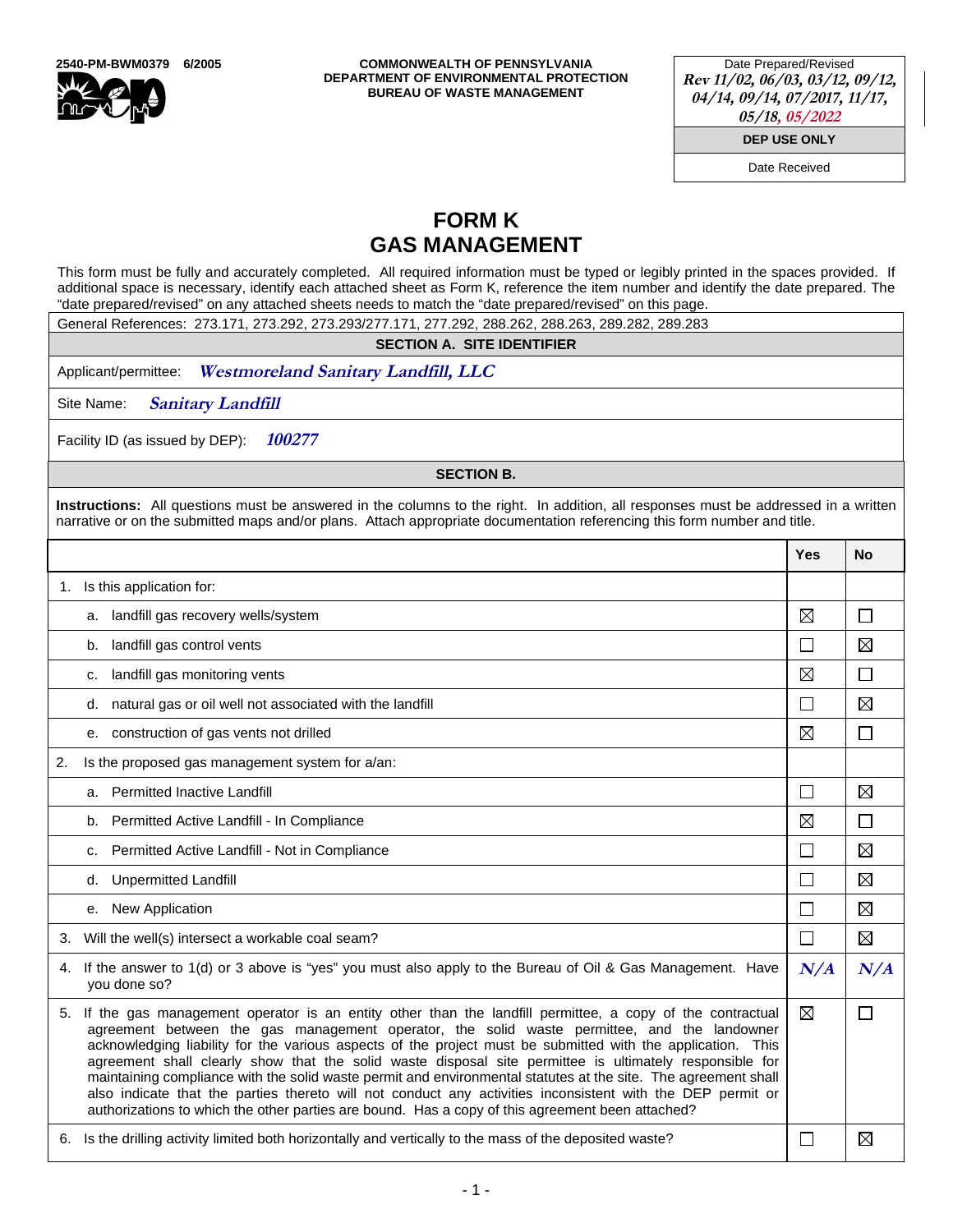## **THE FOLLOWING CHANGES ARE PRESENTED HERE FOR FORM K Attachment K-3**

- 1. Replace the Form K Attachment K-3 cover page with that included here.
- 2. Replace the last page of Table No. K-3.1 with that included here.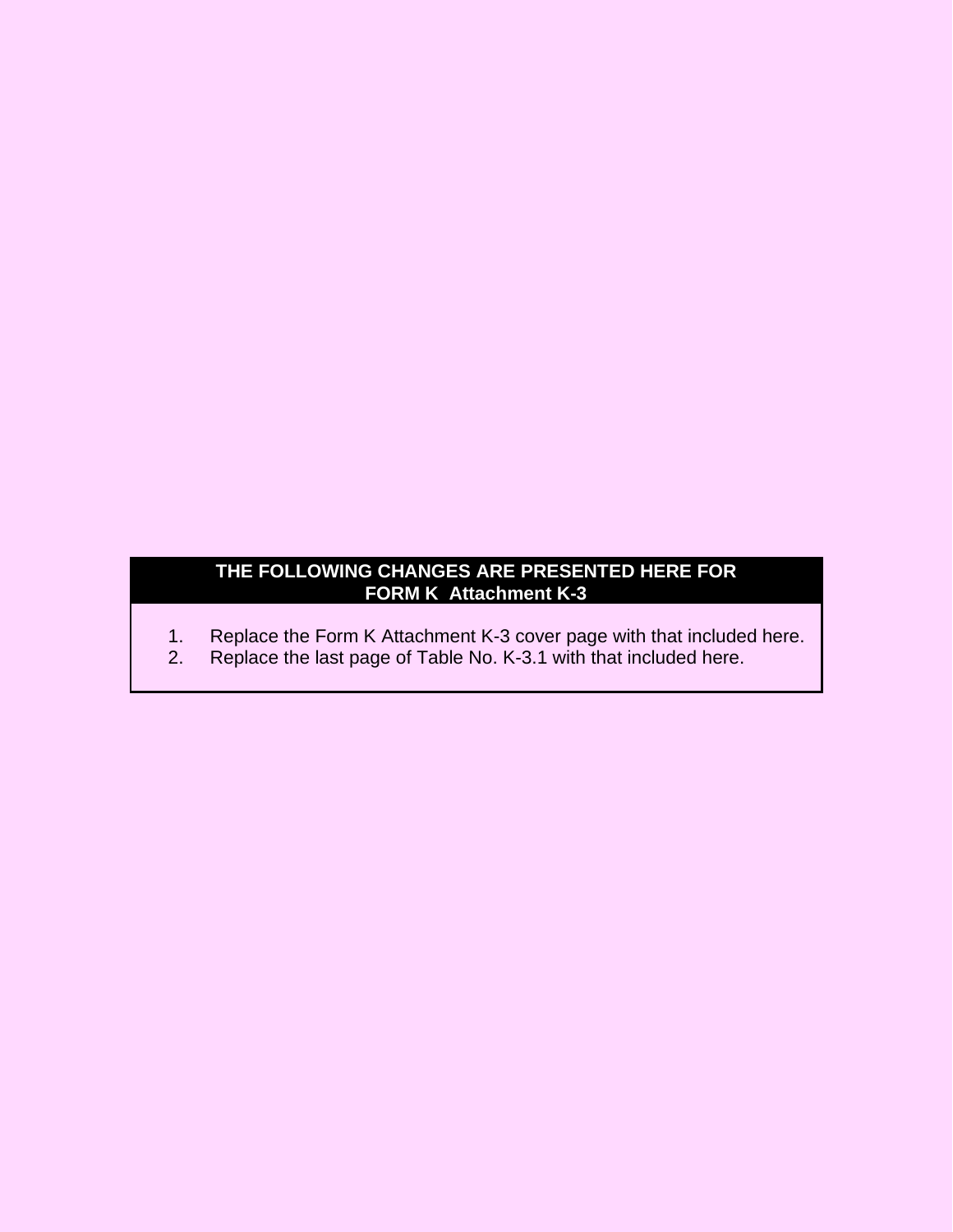## **FORM K – GAS MANAGEMENT**

### **ATTACHMENT K-3**

#### **LANDFILL GAS MONITORING AND CONTROL PLAN**

**Existing Gas Probes GMP-47, 48, 49, 50, 51, 52, 53 and 54 will be impacted and removed as part of the new entrance road construction. Probes GMP-47, 49, 51 and 53 will be relocated and Probes GMP-48, 50, 52 and 54 will not be re-installed to provide a spacing similar to the other portions of the approved expansion area for this facility.**